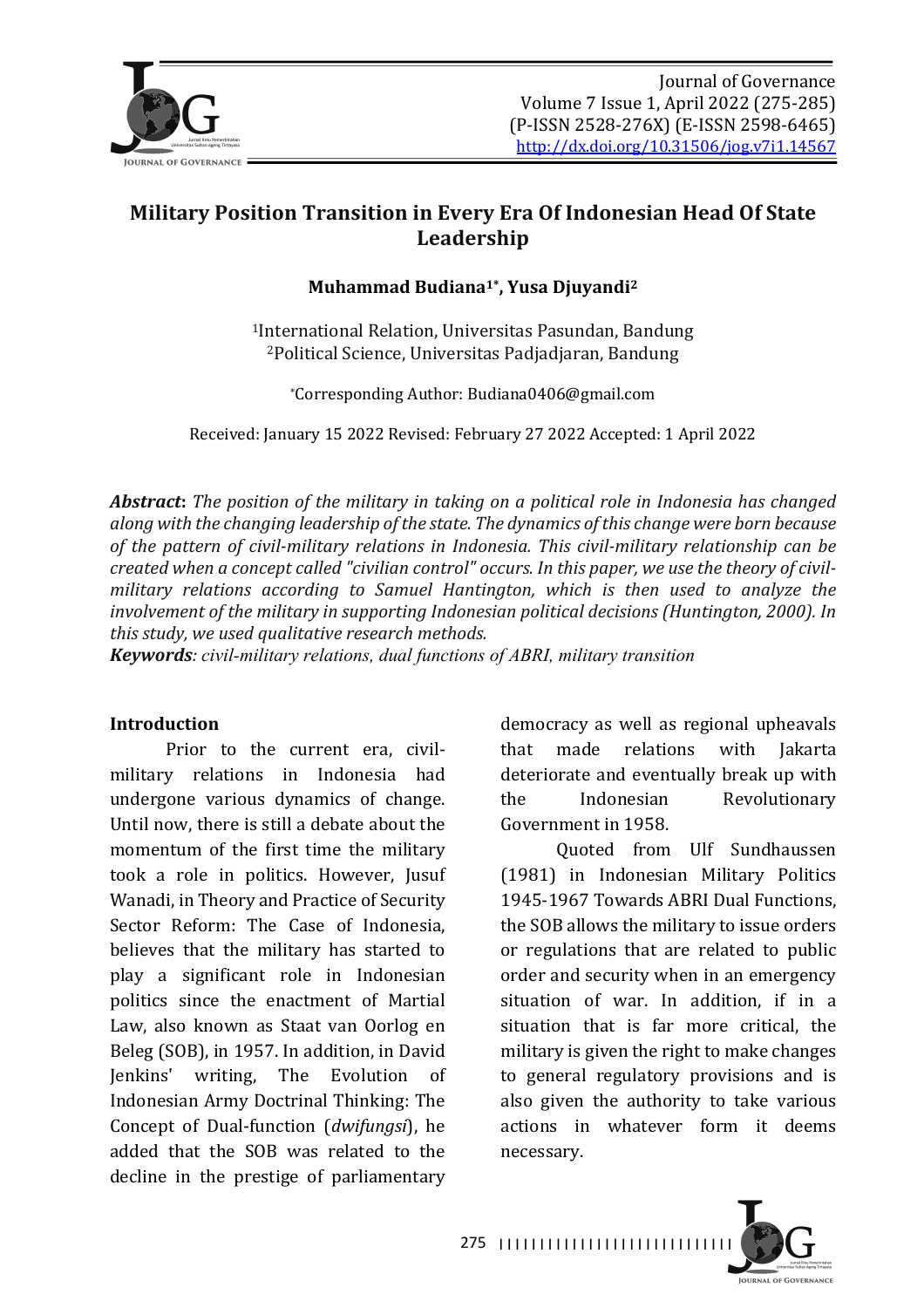The implementation of the SOB was also an initiative of the Army Chief of Staff, A.H. Nasution, which was later approved by Sukarno, considering the condition and situation of the country, which was becoming increasingly serious due to the emergence of the separatist movement.

The transition to changes in civil-military relations first occurred during the transfer of power through Supersemar from President Soekarno to Suharto in the Old Order Era. The decision was taken in order to create order in the country, which at the time was experiencing instability due to the issue of the Indonesian Communist Party (PKI). What's more, at that time, the army was having the upper hand and getting high sympathy because a number of its officers died in the G30S.

When the highest office was under the control of President Suharto, he involved the military as the front line in maintaining the integrity of the Republic of Indonesia. During the New Order era, the concept of ABRI's dual function was clearly applied. In addition, the military's political involvement can also be seen through its participation in the government structure.

#### **Method**

In this paper, we use the theory of civil-military relations according to Samuel Hantington, which is then used to analyze the involvement of the military in supporting Indonesian political decisions (Huntington, 2000). In this study, we used qualitative research methods.

### **Results and Discussions** *History Of Abri's Dual-function*

According to Prof. Dr. Salim Said, the first discourse by the Army Chief of



Staff General A.H. Nasution was through his speech that he delivered to President Soekarno on November 13, 1958, in commemoration of the anniversary of the National Military Academy (AMN), which was held in Magelang, Central Java, where in his speech he proposed the concept of "the Middle Way". In his speech, General Nasution explained the concept of the "Middle Way," which says that the military is not only a tool of the government and that the military is not a dominant regime. General Nasution wanted the remaining power within ABRI at that time to be used to assist the government in determining the direction of the country's development. He wanted the military to participate in improving the welfare of the country. However, General Nasution said that members of the military in Indonesia would not engage in practical politics so as not to be used as a political tool to seize power.

The idea became more mature during the Army II seminar, which was held in Bandung from August 26 to 31. 1966. The seminar also found an agreement that the military could be allowed to have social and political functions. The concept of the middle way opens the way and provides opportunities for the military, which has a limited role in the civilian government, to contribute to helping with social and political problems in the country.

The origin of the involvement of the military in politics and also the government is often related to the Law of 1957 concerning the State of War Emergency. This regulation can allow the military to have the right to issue regulations or orders relating to public order and security in the event of a state of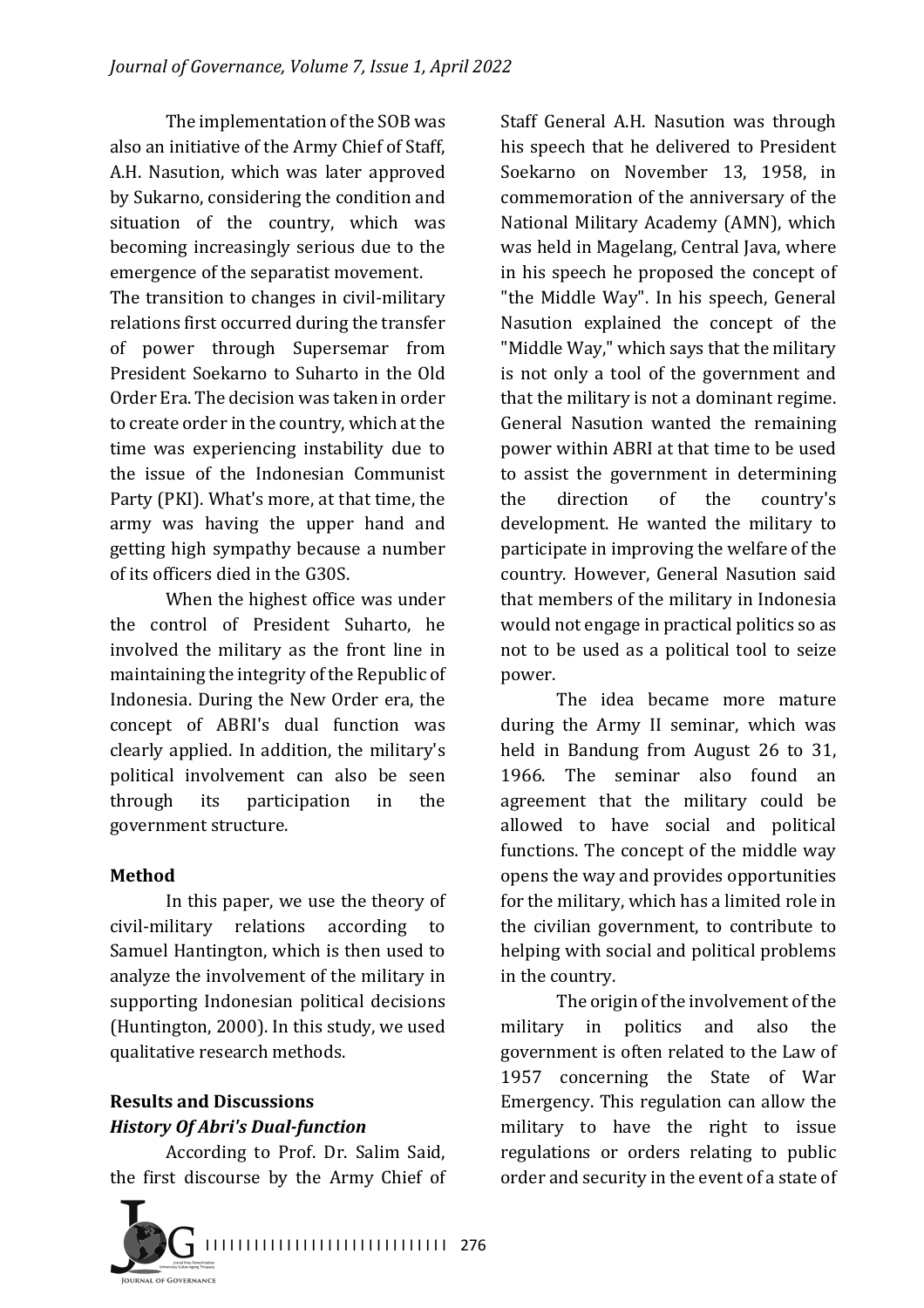emergency. In addition, in a more emergency situation, the military may have the power to change the provisions of general regulations and also have the authority to take whatever steps it deems necessary to be taken. The martial law law was an initiative of General Nasution himself, which was later approved by President Soekarno. It was this concept that would later become the origin of ABRI's dual function.

The concept of General Nasution was then really matured, and was also inaugurated as a dual function in the New Order regime led by President Suharto. The concept is often used to justify the military itself so that its influence in the government increases. Various kinds of regulations were formed so that ABRI had two functions, first, to maintain state security and order, and second, to hold power and regulate the state. The leadership of President Suharto in the new order regime opened up wide opportunities for ABRI to participate in the government and political system in Indonesia.

President Suharto strengthened the position of ABRI in the Indonesian political system and government by issuing a legal basis through MPRS Decree No. II of 1969 to MPR No. 82 of 1982. With this decree, ABRI, at that time, had become a separate force in the Indonesian government system. Various strategic positions in the government, such as ministers, governors, and mayors, are mostly filled by active military personnel. Not only that, even in the legislative body, the military has its own position under the name of the ABRI Faction in the DPR RI. The military is present in social, political,

economic, and other sectors, which makes the military's position in government stronger.

The dual functions of ABRI are functions that belong to, and adhere to, the Armed Forces as a defense and security force and as a social influencer in the context of the national struggle to achieve national goals in relation to the 1945 Constitution and Pancasila. The military is often said to be the force of the people's struggle in collaboration with other people's forces. Military members are deemed necessary to be given the opportunity to increase their military capabilities, so they are positioned in various fields. The doctrine began to strengthen in 1959, when a third of the cabinet at that time was filled by members of the military. The dual function of the military itself is often used to maintain the stability of a number of policies issued during the New Order era.

The implementation of the dual function of ABRI is also based on the defense that the military is referred to as  $(1)$  a bulwark against instability and the spread of communism; (2) the best organized institutions; (3) rational and technologically oriented institutions; and (4) having modern values (Jurnal Wacana, Negeri TNI, 2004). This concept itself puts Integralism as the main principle for the nation to become the military as an "integral" part of the national family. The direction that is the main focus that is prioritized is the opposition to political ideologies that contain elements of liberalism, individualism, or those that are considered close to Western ideology. It is as if there is a belief that is always upheld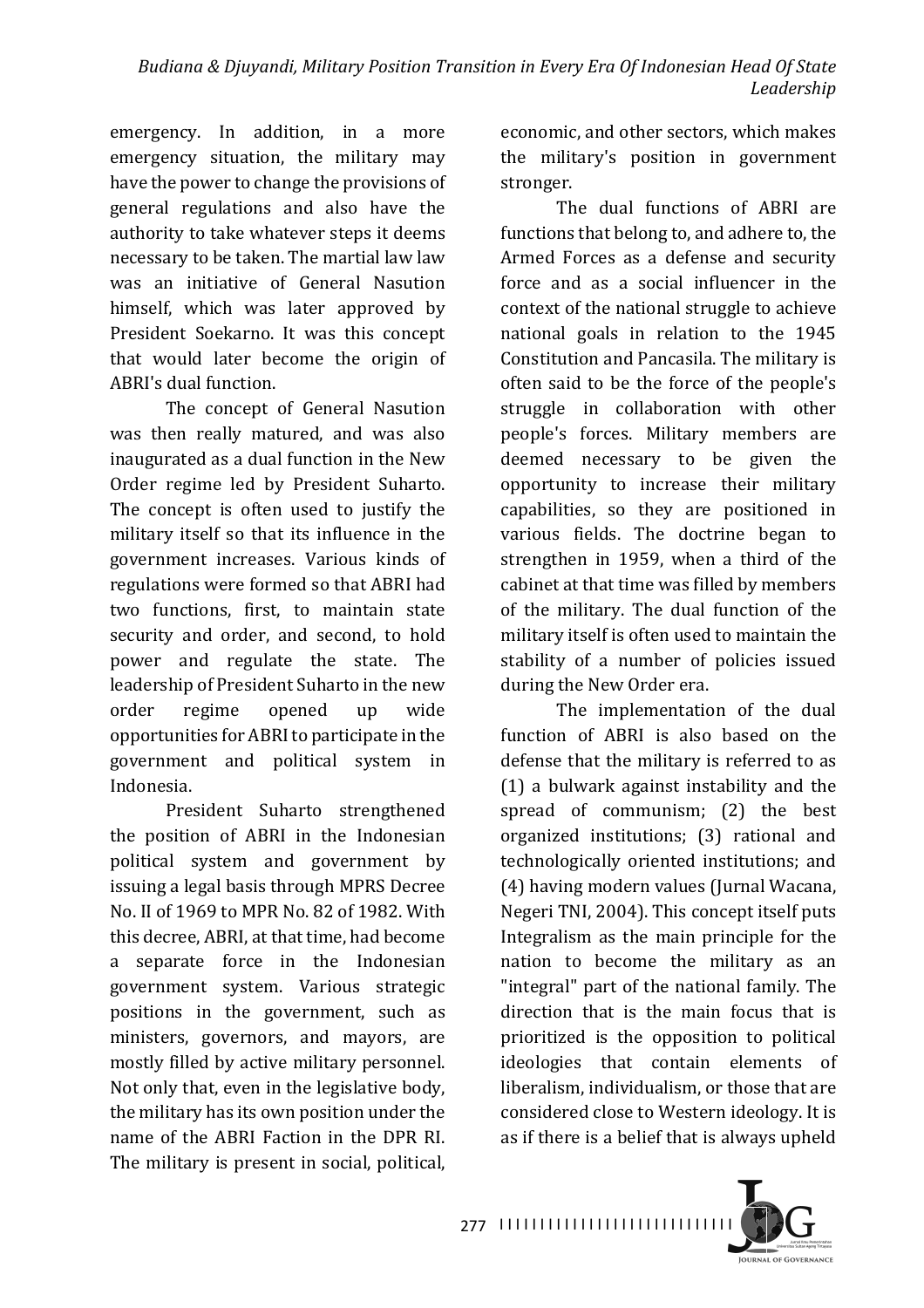that the state cannot be run if it relies only on civilian expertise.

The military also uses dual function as a justification for increasing its influence in the Indonesian government, as well as the permanent position given to the military in parliament and at the top of the national public service.

## **Transition Of The Role Of The Military In** *Indonesia*

During the Old Order era, the influence of the military was felt in the political process and in policy making. Whereas in the post-reform period, the role of the military was considered very central after the independence of 1945. After that, the military, or at that time, called ABRI (Armed Forces of the Republic of Indonesia), became one of the important components or elements in the Indonesian government. Meanwhile, civilmilitary relations at that time were going quite well, where the civilian side, led by Soekarno, had full control over the military, or ABRI. However, at that time, the civilians had doubts about forming an armed force, which at that time was still called PETA (Indonesian Defense Forces). As recently explained by Kahin (1952) and Salim (1991), civilians will be hesitant to form a national army and will twist the conversation about how to think about its shape. This doubt also went hand in hand with the suspicion of nationalist civilian groups against revolutionary youth armed groups because they were not only hesitant in the declaration of independence but were also suspected of organizing political parties for the national army at that time. This suspicion or reluctance also came from the civilmilitary relations section to make an

agreement between the civilians and the military in the early days of the revolution. According to Salim (1999), there are certain patterns that result in the relationship between civilians and the military, and all attempts to change them fail.

The attitude of the military in the early post-independence period in interpreting the struggle for Indonesian independence was to believe that ABRI was the ancestor of the State, because ABRI's involvement was so great in the struggle for Indonesian independence, especially against Dutch colonialism during the colonial period. Finer (1974) demonstrates that at the time, the sons of the earth instilled a tradition of loyalty to the nation and the state, rather than obedience to the rulers on that day or the next. This is also one of the soldiers' oaths taken by all members of ABRI itself, namely loyalty only to the nation, the Unitary State of the Republic of Indonesia based on Pancasila and the 1945 Constitution. ABRI also considers that independence has been achieved by the army through armed struggle against colonialism. During the Dutch colonial period and the Japanese occupation after that, ABRI also considered the struggle not only against the colonial and Japanese troops, but also against the betrayal of the Indonesian communists and the weakness of civil nationalism, which led to various regional rebellions in several areas.

The momentum for the transition from the old order to the new order was marked by the outbreak of a rebellion by the Indonesian Communist Party (PKI) on September 30, 1965. Even before the rebellion by the PKI, Indonesia had begun to be led in an authoritarian military

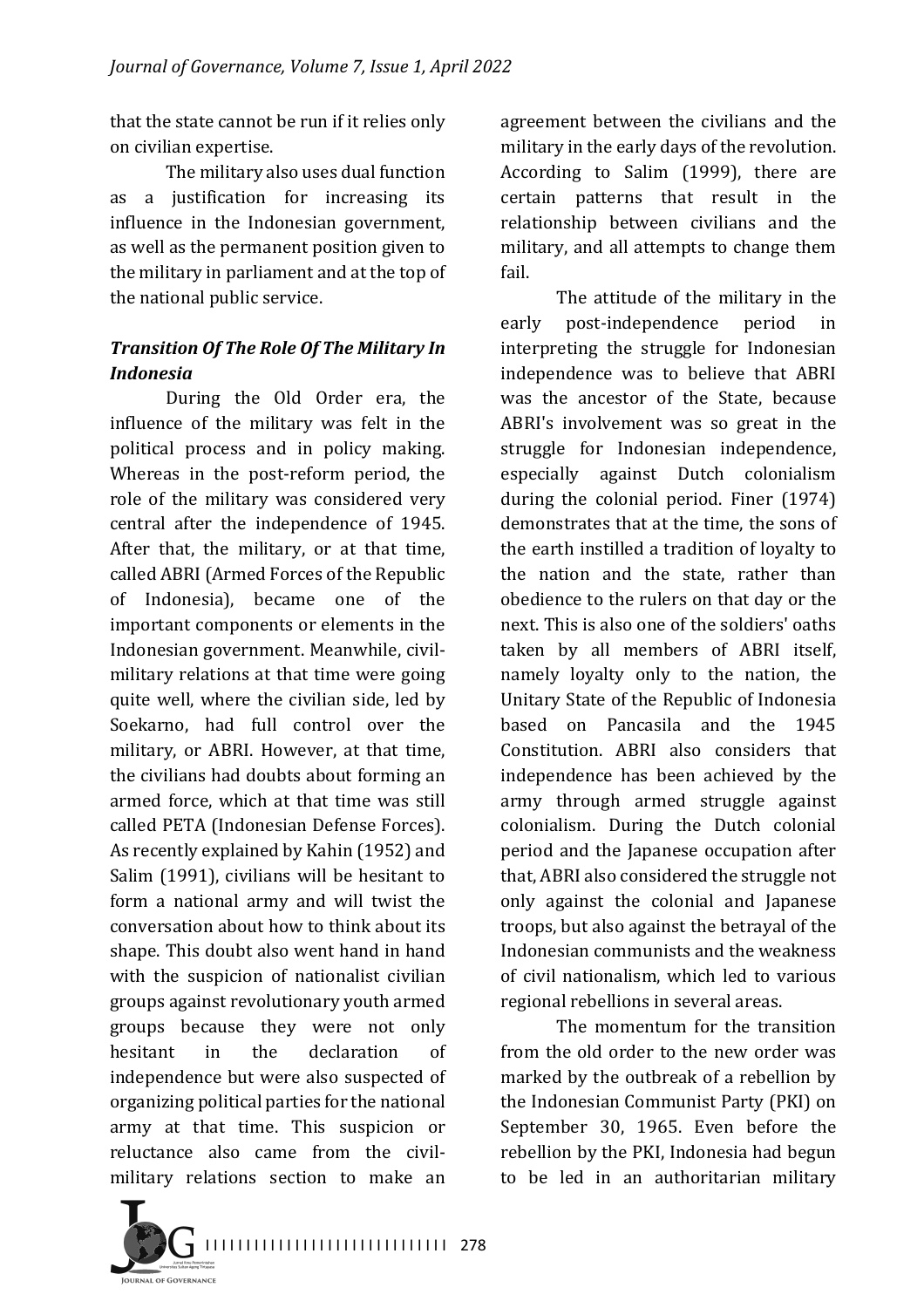manner, marked by the establishment of the Indonesian government system into a guided democracy established by Soekarno. During this guided democracy, the role of the military is very central, especially in the civilian sphere, because at this time, the guided democracy system greatly reduces the involvement of civilians in running the government. The new order era also marked the military's official entry into the realm of government civilian work. As Sundhaussen points out, the army's entry into official politics came after twenty vears of civil-military tensions (Sundhaussen 1982).

In 1950, there were many military circles that had reluctance and skepticism about the expansion of the military sphere to intervene in civilian affairs, so there was fear of political instability. This was also supported by the fear of making Indonesia have a situation or situation like in Latin America in the 1950s (Simatupang 1989). At that time, the leadership of Indonesia was taken over by the military, at which time the Order of Ten March (SUPERSEMAR) was issued, making Suharto the interim leader to run the government at that time. Suharto, who incidentally was a member of the military, made the military fully legitimized in politics and allowed it to participate in non-military civilian affairs. Under Suharto's leadership, a system was finally published, namely the Dual Function of ABRI. Dual Function Of Abri according to Bilveer Singh (1995), is a concept in civilmilitary relations in the political field, the dual function of ABRI is the result of crystallization through a deductive thought process on empirical evidence of what ABRI has done in the past as a force

in defense and security and socio-political since its birth. The dual function of ABRI, conceptually and practically, politically, is a "contraposition," or a position that is opposite to the notion or ideology of "civil" supremacy." Meanwhile, ABRI's dual function during the New Order era was actually the most important political concept in its history. The presence and existence of the New Order were closely related to the doctrine of ABRI's dual function at that time, which in turn marked the dominant role of ABRI over civilians in socio-political life in Indonesia.

### *New Order To The Reform Era*

In connection with the spirit of building the professionalism of the Indonesian National Armed Forces (TNI), it is necessary to pay attention to at least three things that are adequate in the existence of Indonesian military institutions: the existence of a "Territorial Institution" that vertically compiles and is referred to as the Territorial Command (Koter), business behavior by members of the TNI, and the pattern of relations between the TNI and government institutions, namely the Ministry of Defense (Ma'arif, 2014). In its shift from the Praetorian Military to the Professional Military, it is certain that there will be many fundamental changes that can be witnessed and felt by the Indonesian people when their position shifts from the New Order regime to the Reformation government in Indonesia, and these three aspects or issues are just a few of the many issues. This is highlighted by many analyses and studies of civil-military relations in Indonesia after the decline of the New Order regime.

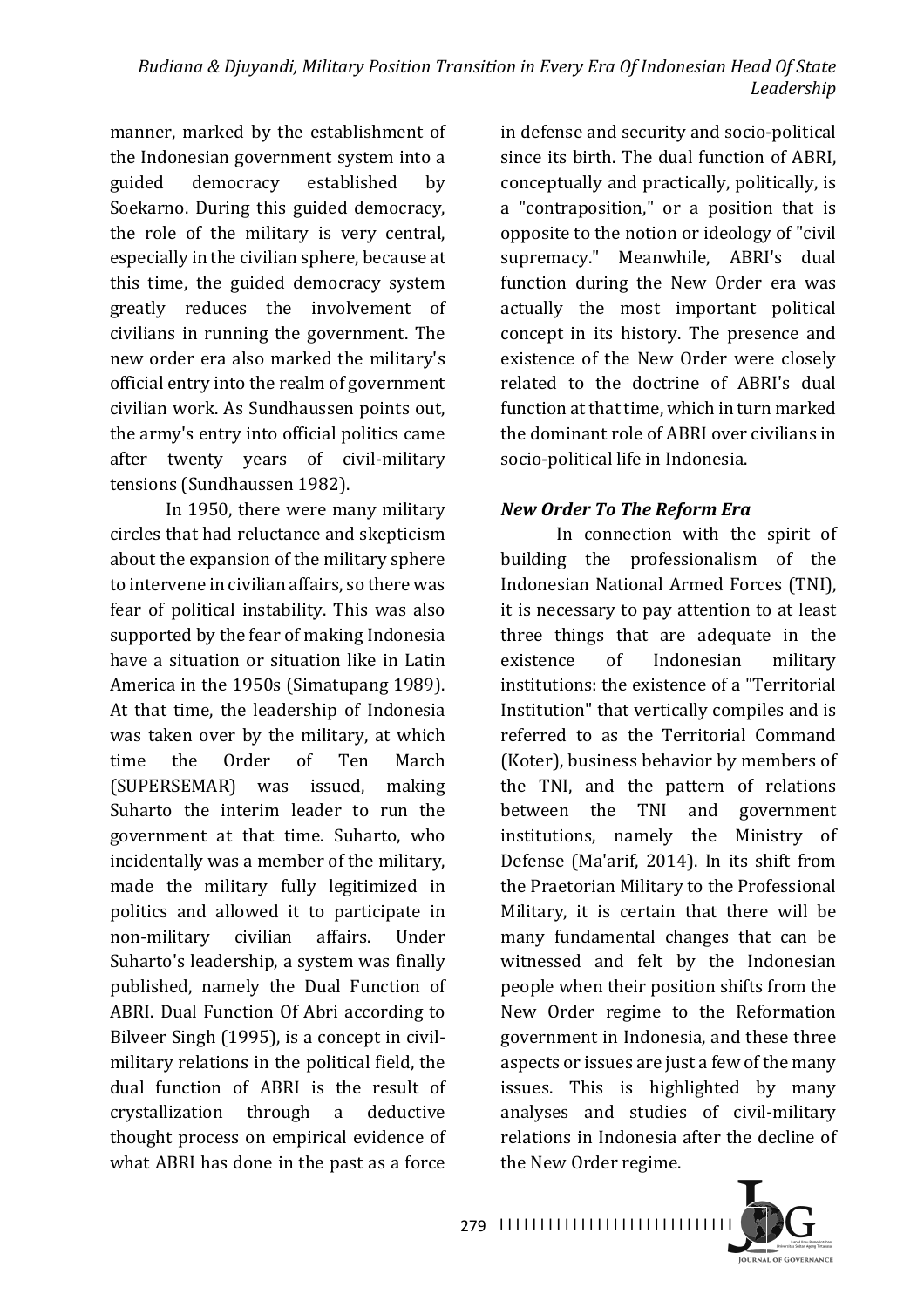According to Huntington (1957), in his book entitled "The Soldier and the State: The Theory and Politics of Civil-Military Relations," maintaining the strength of strong armed institutions will tend to reduce the occurrence of conflict or war by preventing (dettering) the armed forces of a potential enemy from attacking. Nevertheless, the slogan "TNI with the People" became a narrative of the doctrinal sociological closeness mentioned by Huntington, emphasizing the importance of close relations between the military and civilians. They are not a special class separated from society, so they need to be in good harmony with the thoughts and feelings of the civilians to which they belong. Therefore, TNI officers always emphasized that "TNI is close to civil society" (Huntington, 1957). This ultimately led to the formation of territorial institutions. Meanwhile, in relation to business and the military, Huntington also explained that the relationship is characterized by individual factors and does not involve institutions. This explains why TNI officers who will be affiliated with companies need to give up their active service as military for the sake of business, because within the framework of professionalism, it says that active military officers and military institutions should not be involved in business activities for the sake of the essence of military professionalism (Huntington, 1957).

In the aspect of military relations with the Department of Defense, Samuel P. Huntington (1957) also mentioned that there are three types of relationships between the President, ministers, and military leaders, namely: balanced, coordinated, and vertical. In a balanced 

relationship, the president supervises a minister, and under the minister there is a hierarchy that is divided into military elements and administrative elements. In this relationship, it is necessary to separate military functions from administrative functions. In addition, the Minister takes care of administrative and non-military issues and is responsible to the President, while the military element represented by the military commander takes care of military issues that are directly under the President's control. This is a pattern of relations in the type of coordination. Then the type of vertical relationship, as applied to the law of the Republic of Indonesia, where the position of the President is the supreme commander, which causes a relationship between the President and the layers of the military hierarchy, while the Minister of Defense is given a position in the military chain of command as deputy supreme commander (Huntington, 1957). These three issues or factors (territorial institutions, business and military, and military relations with the Ministry of Defense) are supporting and fundamental aspects of the difference between the military's position in the New Order regime and military professionalism in the reform era.

Various civil efforts in Indonesia in making efforts to change the national defense policy after the collapse of the New Order regime found a bright spot by implementing changes in the form of a lavering mechanism, where the mechanism operates under the intended institutional conditions and is identical in every democratization process or transition stage towards democracy in various parts of the world in general.

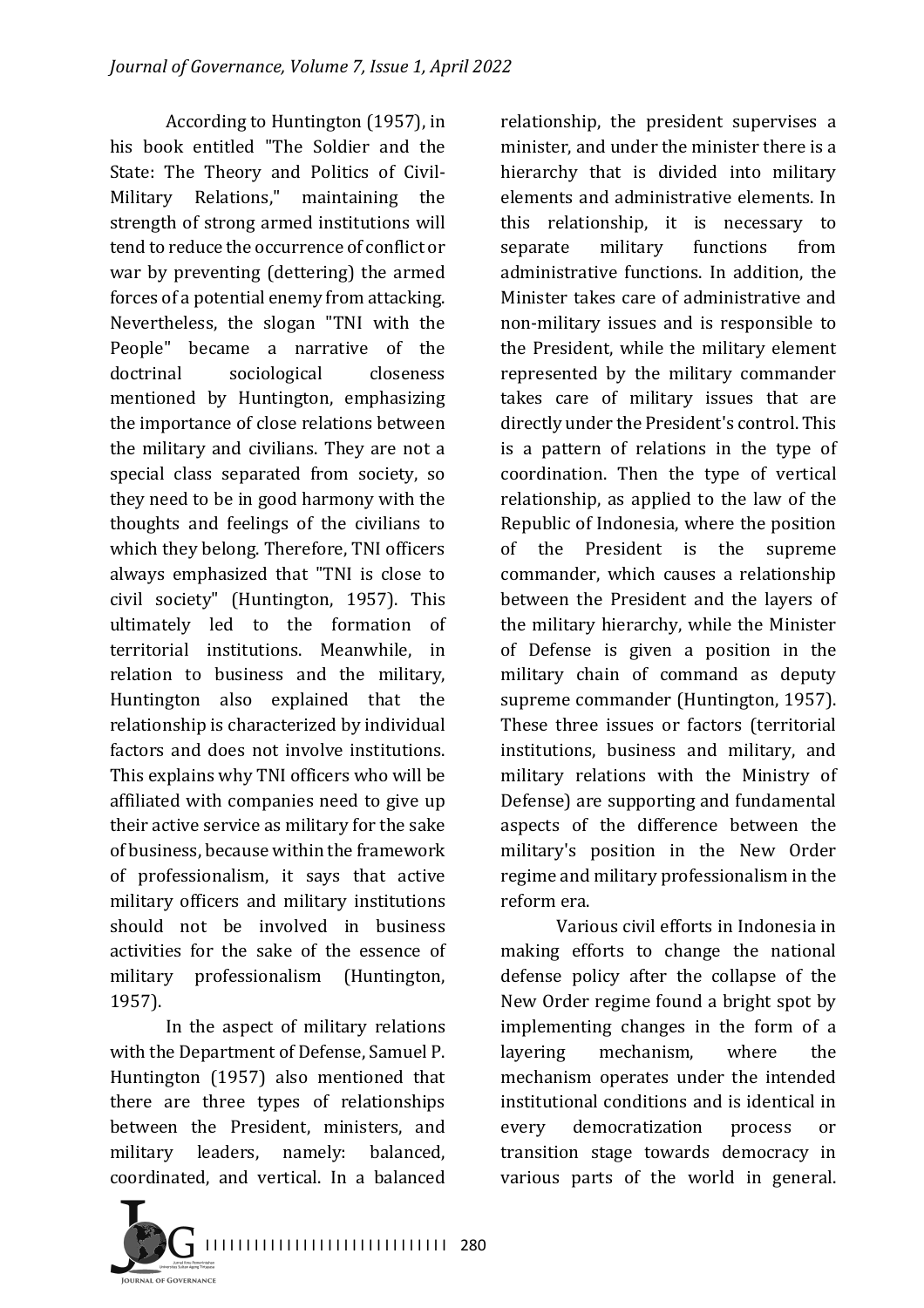Meanwhile, "civil control over the military" (civilian control of the military) becomes the most important thing in studies of democratic transition studies because it explains how the process of changing from an authoritarian system to a democracy works. The reform of the TNI, which began with the collapse of the New Order in 1998, has become an integral part of every democratization agenda in Indonesia, with the support of a growing consensus that has made official policy makers and scholars support significant changes in the military through TNI reform (Gunawan, 2017). The concept of civilian control over the military is actually defined as the ability of the civilian elite in a country that is in the form of a democracy and runs the wheels of government and issues various policies without any form of intervention from military groups or groups (Aguero, 1995).

In the New Order regime, the military had portions in the civilian government and also took part in the political arena. So the concept of "dual functions of the Armed Forces" applied to the Indonesian government during the New Order era. However, this was certainly carried out as a form of military reform when it entered a period of democratic transition from the authoritarian New Order regime in Indonesia. The democratization process in Indonesia at the end of the New Order era required the idealism of a democratic state where the civilian position dominated the military (civil supremacy) in the five policy areas, namely the recruitment of political elites, the public policy-making sector, the national/domestic security sector, the national defense sector, and the

refinement of military organization at the stage of decision-making (Gunawan,  $2017$ ). This is a form of application of "Objective Civil Control" which has begun to be implemented in Indonesia, where, conceptually, this objective civilian control is a form of military-civilian relations where civilian supremacy is emphasized above the military, and the military focuses on its professionalism (maximizing professionalism of the military). They could not intervene in a predominantly civilian government, but they still had representation in parliament through the Minister of Defense/Council of Defense (Huntington, 1957) because of its achievements in defending the republic and political realism, which made the role of ABRI undeniable.

# **The Position of the Military in Post-New** *Order Regime*

In the administration of President B. I. Habibie, he was able to restore military professionalism as a means of national defense. The military is separated from non-military functions, especially at political functions, and is separated from the work group, which makes the military its political machine. Early in his term of office, he reduced the number of ABRI seats with positions in parliament to 38 from 75. At the TNI Leadership Meeting held in April 2000, it was decided that the TNI's involvement in politics was abolished and that they had a duty in the field of national defense. And officially, on May 5, 1999, the positions of the TNI and Polri returned to their original positions so that the dual functions of ABRI were split.

This proves that the dual function of Abri in the government of President B.J.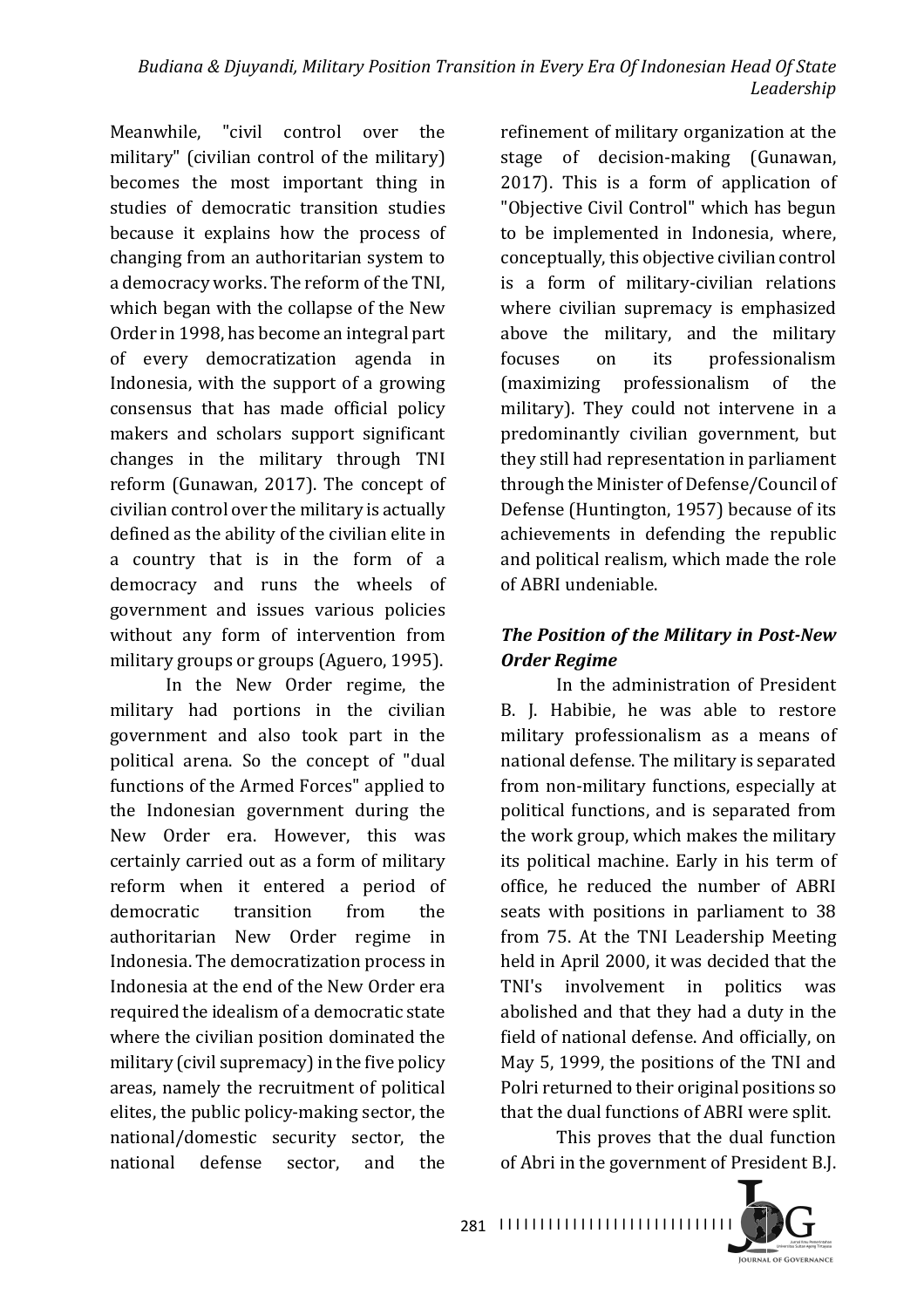Habibie began to be abolished as well as restore military professionalism. B. J. Habibie made the depoliticization of the military overseen by Wiranto even better during his short time in office.

Many changes were made under the government of President Abdurrahman Wahid. Gus Dur is the nickname of President Abdurrahman Wahid. He issued several new policies or supremacy in restoring the military's position in military functions. The issuance of Presidential Decree No. 89 of 2000 concerning the separation of the TNI and Polri, which was also stipulated by the MPR, namely TAP MPR No. V/MPR/2000 of 2000 regarding the Consolidation of National Unity and Unity. This was followed by the issuance of TAP MPR Decree No.VI/MPR/2000 and TAP MPR No.VII/MPR/2000. The TAP MPR No. VI/MPR/2000 contains the position of the Indonesian National Army and the Indonesian National Police, which is no longer the same, where the defense tool is the new role of the TNI and the state tool in maintaining state security is the role and function of the police. And TAP MPR No.VII/MPR/2000 regarding the role of the TNI and the police, as well as their involvement in the sustainability of state politics.

In Chapter I Article 2 Paragraph 1, it is explained that the state defense tool will be held and will become a new role for the TNI. Still in the same chapter, Article 5 which explains that the TNI is not allowed to be involved in politics, especially in a civilian position. TNI is required not to side with anyone, TNI involvement will be agreed upon if they relinquish their position in the TNI. In contrast to the TNI, the police are focused on maintaining

security in the state as described in Chapter II Article 6. Chapter II Article 10 discusses how the police are not allowed to be involved and take sides in practical politics.

TAP MPR No.VII/MPR/2000 describes in detail the roles of the TNI and the police, including their participation in politics. If members of the police and TNI want to register themselves in politics, they must first relinquish their positions. The next policy issued during the reign of Gus Dur was the issuance of Presidential Decree No. 38 of 2000, which contained the abolition of the Coordinating Agency for National Stability Monitoring Assistance (Bakortanas) and Special Research (Litsus). With this change in the civil-military relationship, there is also a change in the Ministry of Defense and Security (Menhankam), which was changed to the Ministry of Defense (Menhan). With this change, General Wiranto, who at that time served as Coordinating Minister for Political and Security Affairs, was removed from his position, which was also felt by Wiranto's involvement in human rights violations that occurred in East Timor. Then, in the TNI leadership position, it underwent a rotation where not only the Army led but the Navy and Air Force were included in leading the TNI. When Gus Dur was in charge, he used his power to restore and reorganize the civil-military roles that could have an impact on the development of democracy at the time.

Megawati is the first and only woman to become president of Indonesia. During his reign, Megawati maintained good civil-military relations. At that time, the defense and security sectors received an increase in the budget given by

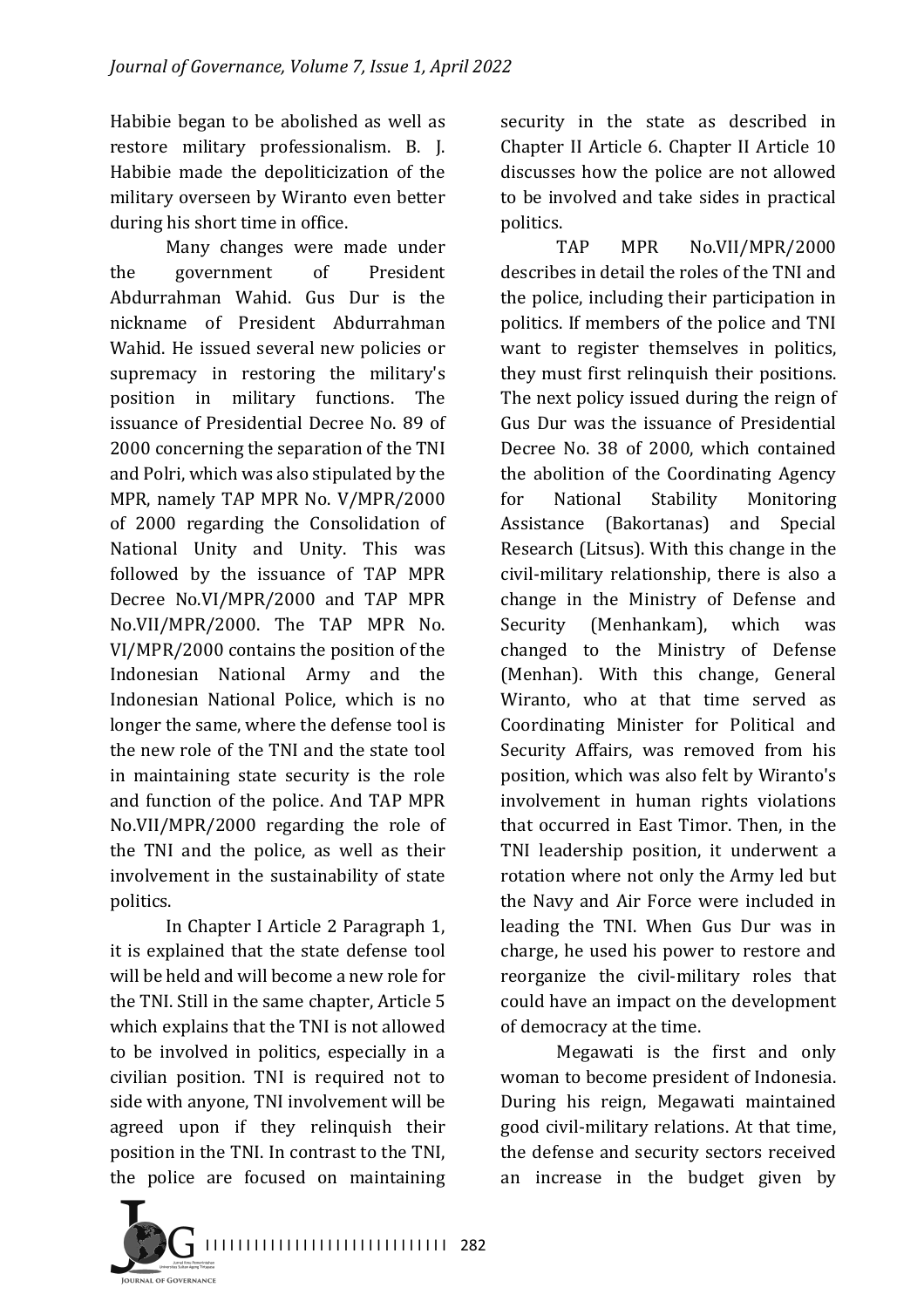Megawati. Megawati also gave seats to senior officers in the civil service, where the Minister of Home Affairs was occupied by Hari Sabarno, and the Coordinating Minister for Social Security and Security was occupied by Susilo Bambang Yudhoyono. However, in order to limit the military's role in civilian affairs, the government passed a new law.

By ratifying the TNI draft bill, which was changed to Law Number 34 of 2004, which discusses the Indonesian National Army. Two years earlier, a law that discussed national defense was also issued, namely Law Number 3 of 2002. These two laws were made and set up to show that the state government is in charge of things like defense and security.

After becoming Coordinating Minister for Social and Communications during Megawati's reign, Susilo Bambang Yudhoyono, or SBY, succeeded Megawati and became the 5th president after winning the 2004 election. In his administration, SBY issued civil supremacy to maintain good civil-military relations by giving a mandate to Prof. Dr. Juwono Sudarsono, who was appointed as Minister of Defense. He was chosen because of his understanding of both civilian and military affairs, and he also played a role in neutralizing the TNI and procuring Alutsista from the Department of Defense, which was systematically published by him. SBY also exercised control over the military, where he purged and removed individuals who were also TNI from their nominations and positions in and outside of the government. In addition, SBY used his power as a citizen to help the TNI solve problems between the Free Aceh Movement and the government.

On January 25, 2007, the TNI introduced to the public the Tri Dharna eka Putra (TRIDEK), which contained three missions, namely land defense, work, and coaching, to replace the Catur Dharma Eka Karma (CADEK), which had four missions. During the SBY administration, the TNI also applied for the right to vote in general elections. However, this was rejected by SBY. He wanted the TNI to carry out military reforms seriously so that military professionalism would return in its entirety. This was done by SBY in view of the civil supremacy he established in which the TNI should not be tempted to interfere in politics. Therefore, the TNI Commander issued a policy in the form of TNI Commander Instruction Number: Ins/1/VIII/2008 concerning Guidelines for the Neutralization of the TNI in general elections and regional head elections.

The reform of the TNI went back to during the Jokowi period, when the welfare of soldiers was improved and the TNI Commander received a dimension rotation. In June 2015, the issuance of a government regulation regarding the salary regulation for TNI members, namely Government Regulation No. 31/2015, was also signed by Jokowi. Two years later, the cost of side dishes for members of the TNI and Polri In 2018, a performance allowance of 70% for all TNI and Polri was granted. The TNI is involved in Jokowi's realization of increasing defense capacity, namely that the need for defense equipment is met, general welfare is increased, and the defense budget is increased.

This capacity building is also intended so that in the East Asia Region,

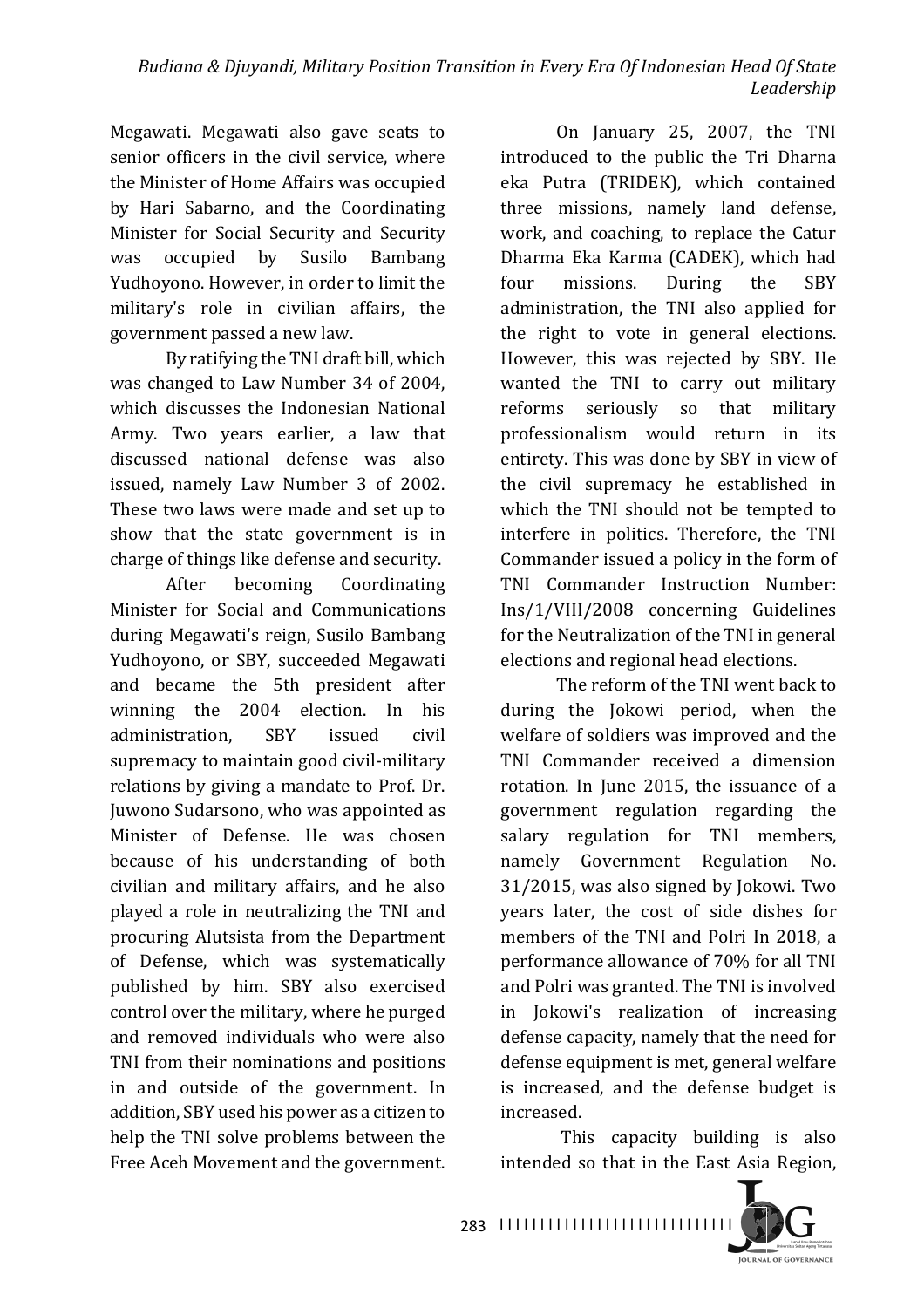the TNI can become a respected regional maritime power. There is a development direction set by Jokowi, namely the need for military defense equipment is met and continued, operational readiness for the TNI is increased, and TNI training facilities are improved. Jokowi also made approximately 133 agreements with the military to establish cooperation with various state institutions. In addition, the military is also involved in the construction of new roads in various regions, and the military is also involved in guarding the inflation rate. The involvement of the military in various aspects has created fears of the return of ABRI's dual function in the political system.

#### **Conclusion**

Broadly speaking, the military's position in politics depends on the opportunities the military has. The opportunity arose with the weakness of civil control. The pattern of civil-military relations is very dependent on how strong civilian control is.

In Indonesia, the role and position of the military have experienced a longterm dynamic. The concept of civilmilitary relations in Indonesia is still biased. However, what is certain is that the position of the military in Indonesia seems to have a distinctive identity compared to other countries due to the dual function of ABRI in the early days of the nation's independence. The dual function of ABRI comes with the opening of opportunities that occurred during the era of President Soekarno. This opportunity was marked by the loss of public confidence in the government's role in maintaining state order. This was then reinforced by the

ideas given by President Suharto in the next era. With a military background, the power that existed in the New Order era tended to be based on military interests. The amount of intervention that the military has in politics is greater than the proportion that should apply. Then it became a boomerang because civil liberties were taken away by military power. When the reform movement started in 1998, there was a lot of momentum for ABRI to stop having both a public and private role.

The 1998 reforms became a turning point for people's sovereignty and became the trigger point for the abolition of the dual-function concept of ABRI. The reshuffle of the military structure also occurred with the separation of powers within ABRI, which later became the Indonesian National Armed Forces (TNI) and the Indonesian National Police. This was done in an effort to carry out the demands of the reform agenda. In essence, the military's position in politics is currently weak because of the strong civilian power. However, it is not impossible if, in practice, the rough concept of the dual function of the military is still carried out today. This must then be the concern and focus of civilians in order to keep an eye on the military's performance in order to strengthen civilians.

### **Acknowledgement**

The authors would like to thank everyone who has contributed to making this study a success. The authors hope that this research findings might contribute to the advancement of knowledge in Indonesia.